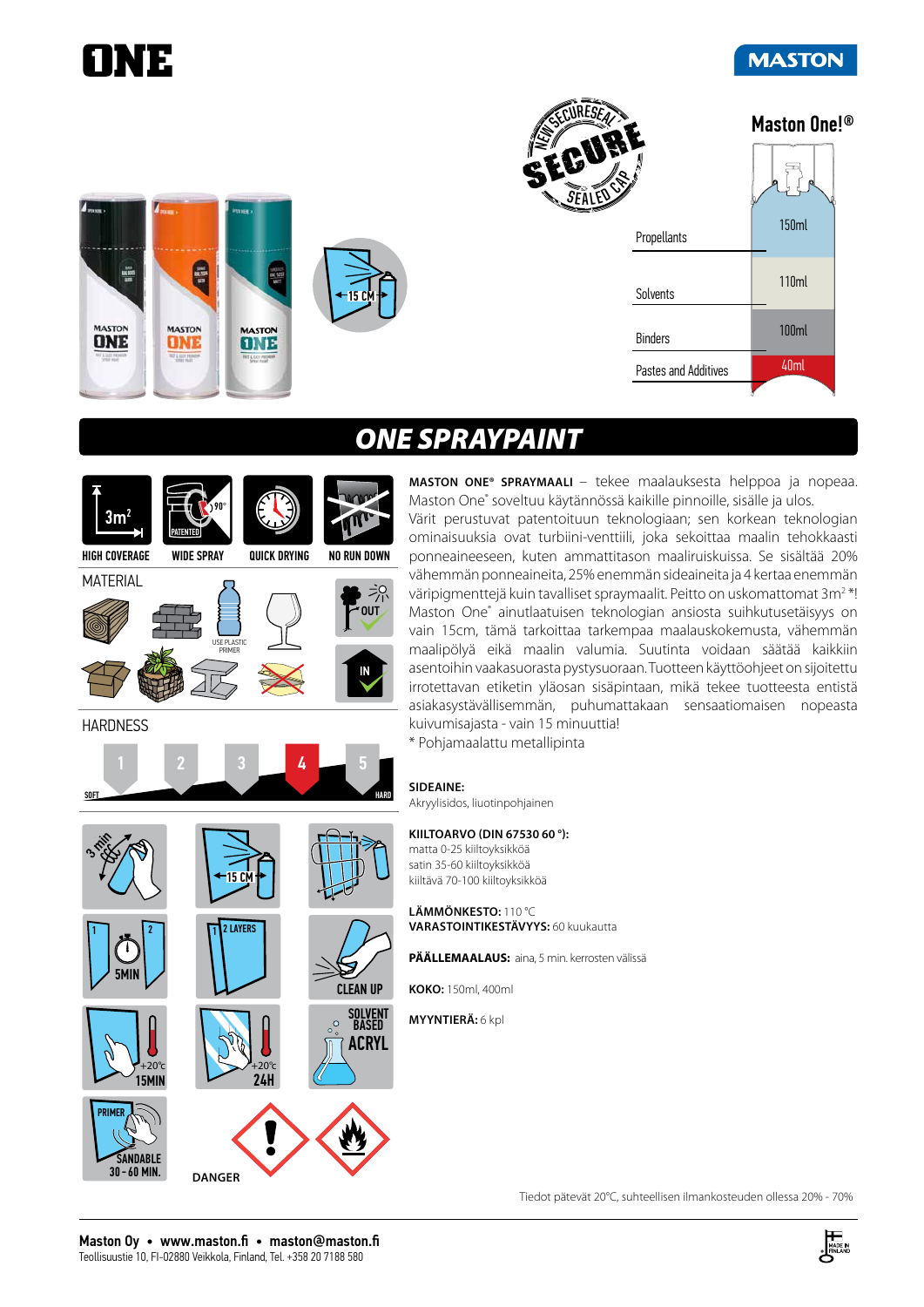## **Maston One® 400ml GLOSS - EU**

### **MASTON**

| <b>Art Nr</b> | Maston One® GLOSS 400ml - EU                        | <b>RAL</b> | <b>Barcode</b> |
|---------------|-----------------------------------------------------|------------|----------------|
| 1101001-EU    | Spraypaint ONE - Gloss Beige RAL1001 400ml          | 1001       | 6412490035433  |
| 1101019-EU    | Spraypaint ONE - Gloss Grey Beige RAL1019 400ml     | 1019       | 6412490035440  |
| 1101021-EU    | Spraypaint ONE - Gloss Bright Yellow RAL1021 400ml  | 1021       | 6412490035457  |
| 1101028-EU    | Spraypaint ONE - Gloss Yellow RAL1028 400ml         | 1028       | 6412490035464  |
| 1102004-EU    | Spraypaint ONE - Gloss Orange RAL2004 400ml         | 2004       | 6412490035471  |
| 1102012-EU    | Spraypaint ONE - Gloss Salmon Orange RAL2012 400ml  | 2012       | 6412490035488  |
| 1103003-EU    | Spraypaint ONE - Gloss Ruby Red RAL3003 400ml       | 3003       | 6412490035495  |
| 1103020-EU    | Spraypaint ONE - Gloss Red RAL3020 400ml            | 3020       | 6412490035501  |
| 1104003-EU    | Spraypaint ONE - Gloss Heather Violet RAL4003 400ml | 4003       | 6412490035518  |
| 1104004-EU    | Spraypaint ONE - Gloss Claret Violet RAL4004 400ml  | 4004       | 6412490035525  |
| 1105010-EU    | Spraypaint ONE - Gloss Gentian Blue RAL5010 400ml   | 5010       | 6412490035532  |
| 1105015-EU    | Spraypaint ONE - Gloss Sky Blue RAL5015 400ml       | 5015       | 6412490035549  |
| 1105018-EU    | Spraypaint ONE - Gloss Turquoise RAL5018 400ml      | 5018       | 6412490035556  |
| 1106018-EU    | Spraypaint ONE - Gloss Light Green RAL6018 400ml    | 6018       | 6412490035563  |
| 1106029-EU    | Spraypaint ONE - Gloss Green RAL6029 400ml          | 6029       | 6412490035570  |
| 1107040-EU    | Spraypaint ONE - Gloss Grey RAL7040 400ml           | 7040       | 6412490035587  |
| 1108008-EU    | Spraypaint ONE - Gloss Brown RAL8008 400ml          | 8008       | 6412490035594  |
| 1109001-EU    | Spraypaint ONE - Gloss Cream RAL9001 400ml          | 9001       | 6412490035600  |
| 1109005-EU    | Spraypaint ONE - Gloss black RAL9005 400ml          | 9005       | 6412490034009  |
| 1109010-EU    | Spraypaint ONE - Gloss white RAL9010 400ml          | 9010       | 6412490034030  |

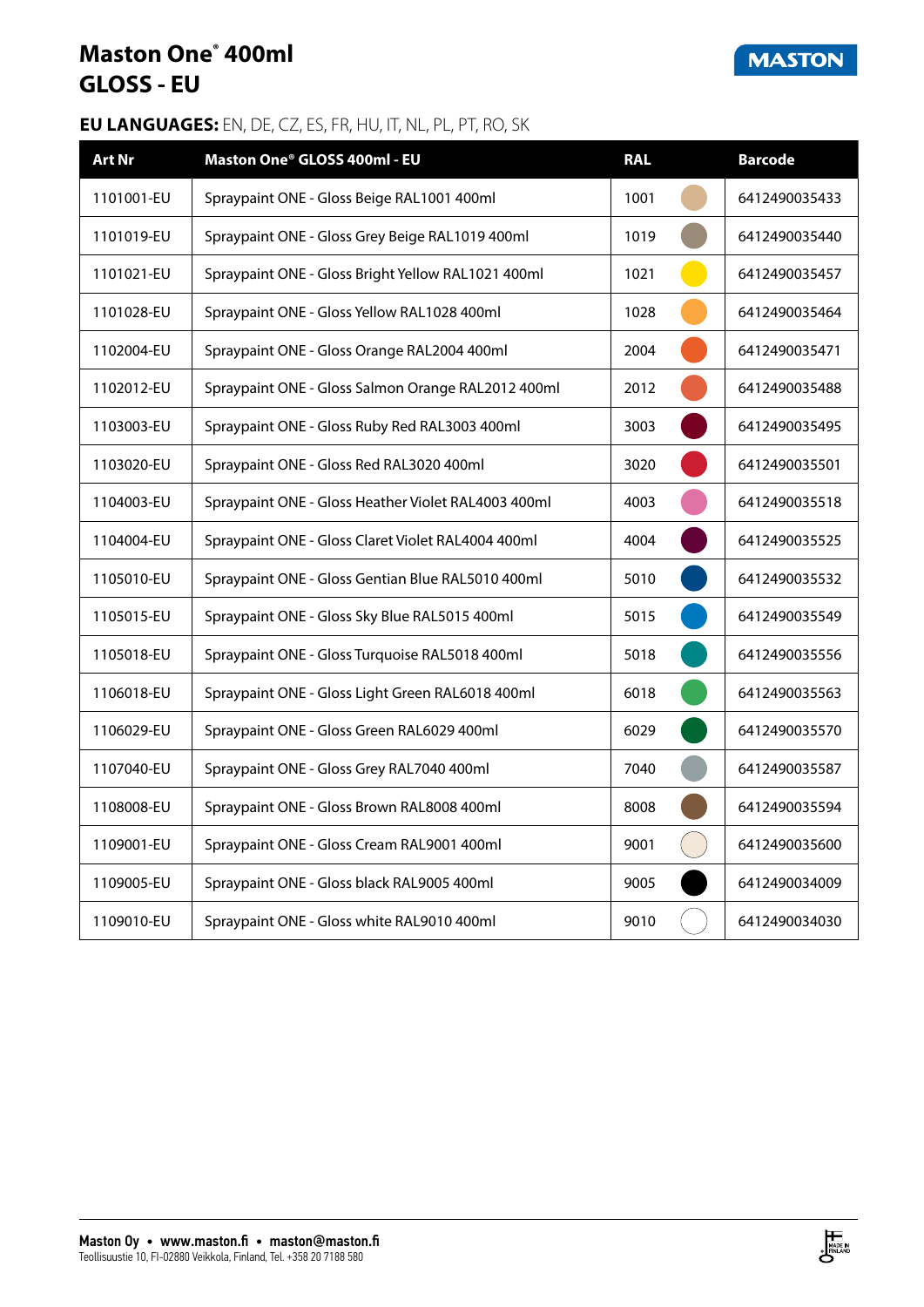# **Maston One® 400ml SATIN - EU**

| <b>Art Nr</b> | Maston One® SATIN 400ml - EU                          | <b>RAL</b> | <b>Barcode</b> |
|---------------|-------------------------------------------------------|------------|----------------|
| 1101001S-EU   | Spraypaint ONE - Satin Beige RAL1001 400ml            | 1001       | 6412490033828  |
| 1101019S-EU   | Spraypaint ONE - Satin Grey Beige RAL1019 400ml       | 1019       | 6412490033835  |
| 1101021S-EU   | Spraypaint ONE - Satin Bright Yellow RAL1021 400ml    | 1021       | 6412490033842  |
| 1101028S-EU   | Spraypaint ONE - Satin Yellow RAL1028 400ml           | 1028       | 6412490033859  |
| 1102000S-EU   | Spraypaint ONE - Satin Yellow Orange RAL2000 400ml    | 2000       | 6412490039431  |
| 1102004S-EU   | Spraypaint ONE - Satin Orange RAL2004 400ml           | 2004       | 6412490033866  |
| 1102012S-EU   | Spraypaint ONE - Satin Salmon Orange RAL2012 400ml    | 2012       | 6412490033873  |
| 1103000S-EU   | Spraypaint ONE - Satin Flame Red RAL3000 400ml        | 3000       | 6412490040352  |
| 1103002S-EU   | Spraypaint ONE - Satin Carmine Red RAL3002 400ml      | 3002       | 6412490040369  |
| 1103003S-EU   | Spraypaint ONE - Satin Ruby Red RAL3003 400ml         | 3003       | 6412490033880  |
| 1103020S-EU   | Spraypaint ONE - Satin Red RAL3020 400ml              | 3020       | 6412490033897  |
| 1104003S-EU   | Spraypaint ONE - Satin Heather Violet RAL4003 400ml   | 4003       | 6412490033903  |
| 1104004S-EU   | Spraypaint ONE - Satin Claret Violet RAL4004 400ml    | 4004       | 6412490033910  |
| 1105002S-EU   | Spraypaint ONE - Satin Ultramarine Blue RAL5002 400ml | 5002       | 6412490040376  |
| 1105010S-EU   | Spraypaint ONE - Satin Gentian Blue RAL5010 400ml     | 5010       | 6412490033927  |
| 1105015S-EU   | Spraypaint ONE - Satin Sky Blue RAL5015 400ml         | 5015       | 6412490033934  |
| 1105018S-EU   | Spraypaint ONE - Satin Turquoise RAL5018 400ml        | 5018       | 6412490033941  |
| 1106018S-EU   | Spraypaint ONE - Satin Light Green RAL6018 400ml      | 6018       | 6412490033958  |
| 1106029S-EU   | Spraypaint ONE - Satin Green RAL6029 400ml            | 6029       | 6412490033965  |
| 1107016S-EU   | Spraypaint ONE- Satin Anthracite Grey RAL7016 400ml   | 7016       | 6412490039516  |
| 1107035S-EU   | Spraypaint ONE - Satin Light Grey RAL7035 400ml       | 7035       | 6412490040390  |
| 1107040S-EU   | Spraypaint ONE - Satin Grey RAL7040 400ml             | 7040       | 6412490033972  |
| 1108008S-EU   | Spraypaint ONE - Satin Brown RAL8008 400ml            | 8008       | 6412490033989  |
| 1109001S-EU   | Spraypaint ONE - Satin Cream RAL9001 400ml            | 9001       | 6412490033996  |
| 1109003S-EU   | Spraypaint ONE! - Satin Signal White RAL9003 400ml    | 9003       | 6412490046354  |
| 1109005S-EU   | Spraypaint ONE - Satin Black RAL9005 400ml            | 9005       | 6412490034016  |
| 1109010S-EU   | Spraypaint ONE - Satin White RAL9010 400ml            | 9010       | 6412490034047  |
| 1109016S-EU   | Spraypaint ONE - Satin TrafficWhite RAL9016 400ml     | 9016       | 6412490040406  |



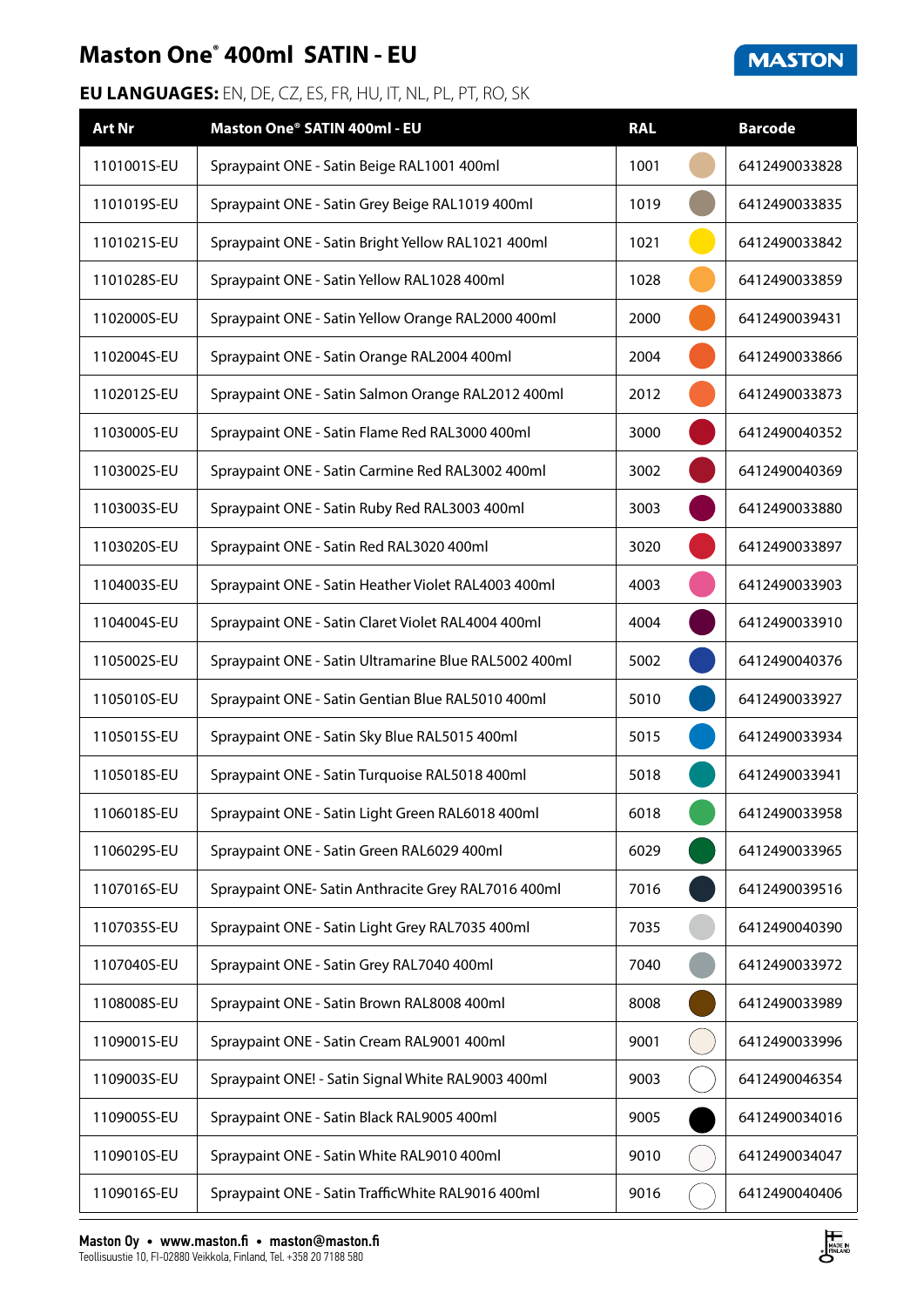# **Maston One® 400ml MATT - EU**

| <b>Art Nr</b> | Maston One® MATT 400ml - EU                          | <b>RAL</b> | <b>Barcode</b> |
|---------------|------------------------------------------------------|------------|----------------|
| 1101007M-EU   | Spraypaint ONE! - Matt Daffodil Yellow RAL1007 400ml | 1007       | 6412490046286  |
| 1101018M-EU   | Spraypaint ONE! - Matt Zinc Yellow RAL1018 400ml     | 1018       | 6412490046293  |
| 1103000M-EU   | Spraypaint ONE! - Matt Flame Red RAL3000 400ml       | 3000       | 6412490046309  |
| 1103003M-EU   | Spraypaint ONE! - Matt Ruby Red RAL3003 400ml        | 3003       | 6412490045326  |
| 1104003M-EU   | Spraypaint ONE! - Matt Heather Violet RAL4003 400ml  | 4003       | 6412490045333  |
| 1104004M-EU   | Spraypaint ONE! - Matt Claret Violet RAL4004 400ml   | 4004       | 6412490046316  |
| 1105005M-EU   | Spraypaint ONE! - Matt Signal Blue RAL5005 400ml     | 5005       | 6412490045340  |
| 1105015M-EU   | Spraypaint ONE! - Matt Sky Blue RAL5015 400ml        | 5015       | 6412490046323  |
| 1105018M-EU   | Spraypaint ONE! - Matt Turquoise RAL5018 400ml       | 5018       | 6412490045357  |
| 1106002M-EU   | Spraypaint ONE! - Matt Leaf Green RAL6002 400ml      | 6002       | 6412490046330  |
| 1106005M-EU   | Spraypaint ONE! - Matt Moss Green RAL6005 400ml      | 6005       | 6412490045364  |
| 1106019M-EU   | Spraypaint ONE! - Matt Pastel Green RAL6019 400ml    | 6019       | 6412490045371  |
| 1107016M-EU   | Spraypaint ONE! - Matt Anthracite Grey RAL7016 400ml | 7016       | 6412490046347  |
| 1107035M-EU   | Spraypaint ONE! - Matt Light Grey RAL7035 400ml      | 7035       | 6412490045388  |
| 1107037M-EU   | Spraypaint ONE! - Matt Dusty Grey RAL7037 400ml      | 7037       | 6412490045395  |
| 1108000M-EU   | Spraypaint ONE! - Matt Green Brown RAL8000 400ml     | 8000       | 6412490045401  |
| 1109001M-EU   | Spraypaint ONE! - Matt Cream RAL9001 400ml           | 9001       | 6412490045418  |
| 1109005M-EU   | Spraypaint ONE - Matt black RAL9005 400ml            | 9005       | 6412490034023  |
| 1109010M-EU   | Spraypaint ONE - Matt white RAL9010 400ml            | 9010       | 6412490034054  |



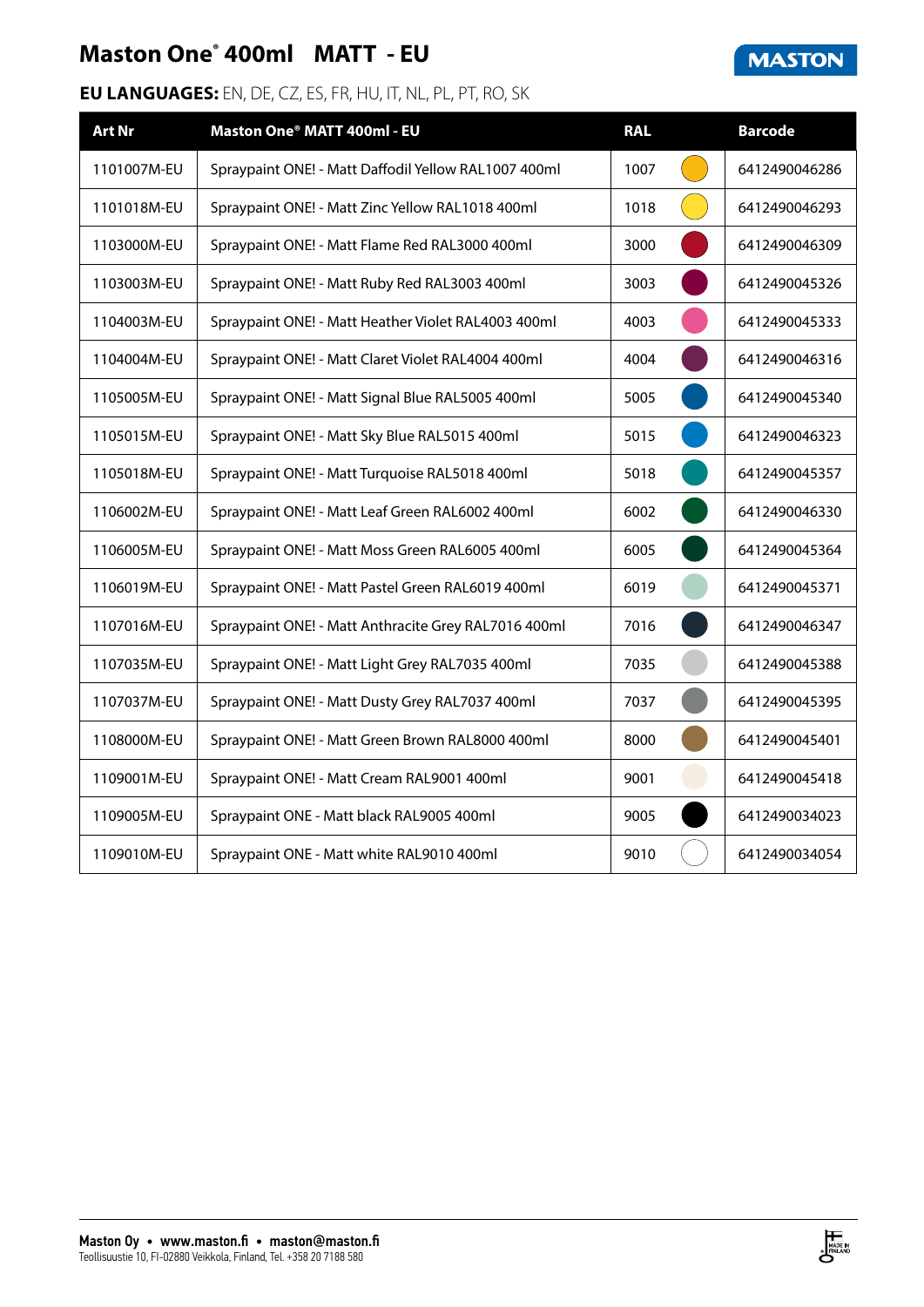## **Maston One® 150 ml - EU**

**MASTON** 

| <b>Art Nr</b> | Maston One <sup>®</sup> 150ml - EU                   | <b>RAL</b> | <b>Barcode</b> |
|---------------|------------------------------------------------------|------------|----------------|
| 1110332-EU    | Spraypaint ONE - Clear Lacquer Gloss 150ml           |            | 6412490044091  |
| 1110518-EU    | Spraypaint ONE - Primer Grey 150ml                   |            | 6412490044107  |
| 1111014S-EU   | Spraypaint ONE - Satin Ivory RAL1014 150ml           | 1014       | 6412490044114  |
| 1111021S-EU   | Spraypaint ONE - Satin Bright Yellow RAL1021 150ml   | 1021       | 6412490044121  |
| 1112004S-EU   | Spraypaint ONE - Satin Orange RAL2004 150ml          | 2004       | 6412490044138  |
| 1113003S-EU   | Spraypaint ONE - Satin Ruby Red RAL3003 150ml        | 3003       | 6412490044145  |
| 1113020S-EU   | Spraypaint ONE - Satin Red RAL3020 150ml             | 3020       | 6412490044152  |
| 1114003S-EU   | Spraypaint ONE - Satin Heather Violet RAL4003 150ml  | 4003       | 6412490044169  |
| 1114006S-EU   | Spraypaint ONE - Satin Traffic Purple RAL4006 150ml  | 4006       | 6412490044176  |
| 1115010S-EU   | Spraypaint ONE - Satin Gentian Blue RAL5010 150ml    | 5010       | 6412490044183  |
| 1115015S-EU   | Spraypaint ONE - Satin Sky Blue RAL5015 150ml        | 5015       | 6412490044190  |
| 1115018S-EU   | Spraypaint ONE - Satin Turquoise RAL5018 150ml       | 5018       | 6412490044206  |
| 1116005S-EU   | Spraypaint ONE - Satin Moss Green RAL6005 150ml      | 6005       | 6412490044213  |
| 1116019S-EU   | Spraypaint ONE - Satin Pastel Green RAL6019 150ml    | 6019       | 6412490044220  |
| 1116029S-EU   | Spraypaint ONE - Satin Green RAL6029 150ml           | 6029       | 6412490044237  |
| 1117016S-EU   | Spraypaint ONE - Satin Anthracite Grey RAL7016 150ml | 7016       | 6412490044244  |
| 1117037S-EU   | Spraypaint ONE - Satin Dusty Grey RAL7037 150ml      | 7037       | 6412490044251  |
| 1118011S-EU   | Spraypaint ONE - Satin Nut Brown RAL8011 150ml       | 8011       | 6412490044268  |
| 1119005S-EU   | Spraypaint ONE - Satin Black RAL9005 150ml           | 9005       | 6412490044275  |
| 1119010S-EU   | Spraypaint ONE - Satin White RAL9010 150ml           | 9010       | 6412490044282  |

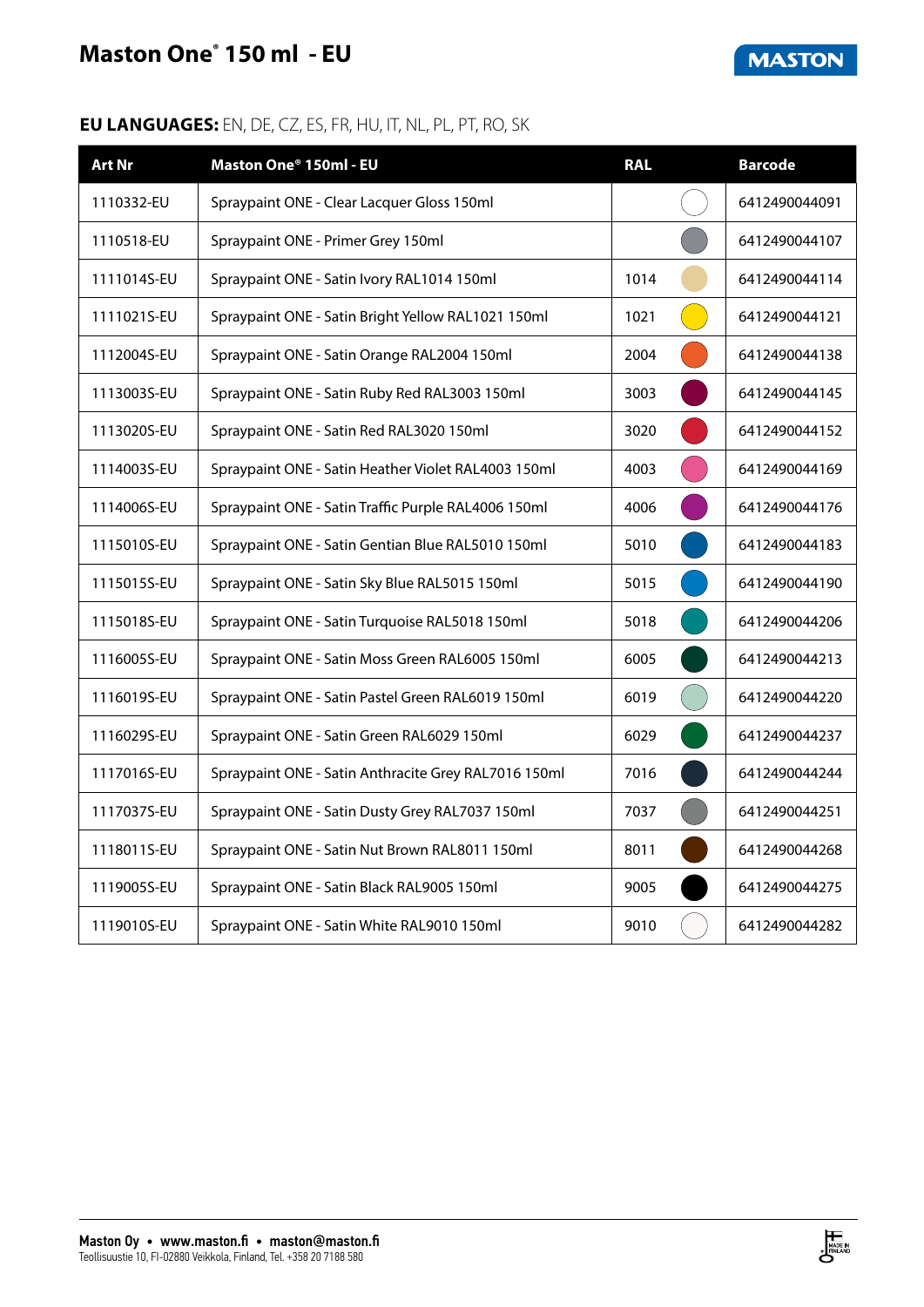## **Maston One® 400ml LACQUER & PRIMER - EU**



| Art Nr      | Maston One® LACQUER 400ml - EU            | <b>RAL</b> | <b>Barcode</b> |
|-------------|-------------------------------------------|------------|----------------|
| 1100331-EU  | Spraypaint ONE - Matt Lacquer 400ml       |            | 6412490034061  |
| 1100331S-EU | Spraypaint ONE - Satin Lacquer 400ml      |            | 6412490034078  |
| 1100332-EU  | Spraypaint ONE - High Gloss Lacquer 400ml |            | 6412490034085  |

| Art Nr     | Maston One® PRIMER 400ml - EU       | <b>RAL</b> | Barcode       |
|------------|-------------------------------------|------------|---------------|
| 1100518-EU | Spraypaint ONE - Primer Grey 400ml  |            | 6412490034092 |
| 1100519-EU | Spraypaint ONE - Primer Red 400ml   |            | 6412490034108 |
| 1100521-EU | Spraypaint ONE - Primer White 400ml |            | 6412490034115 |

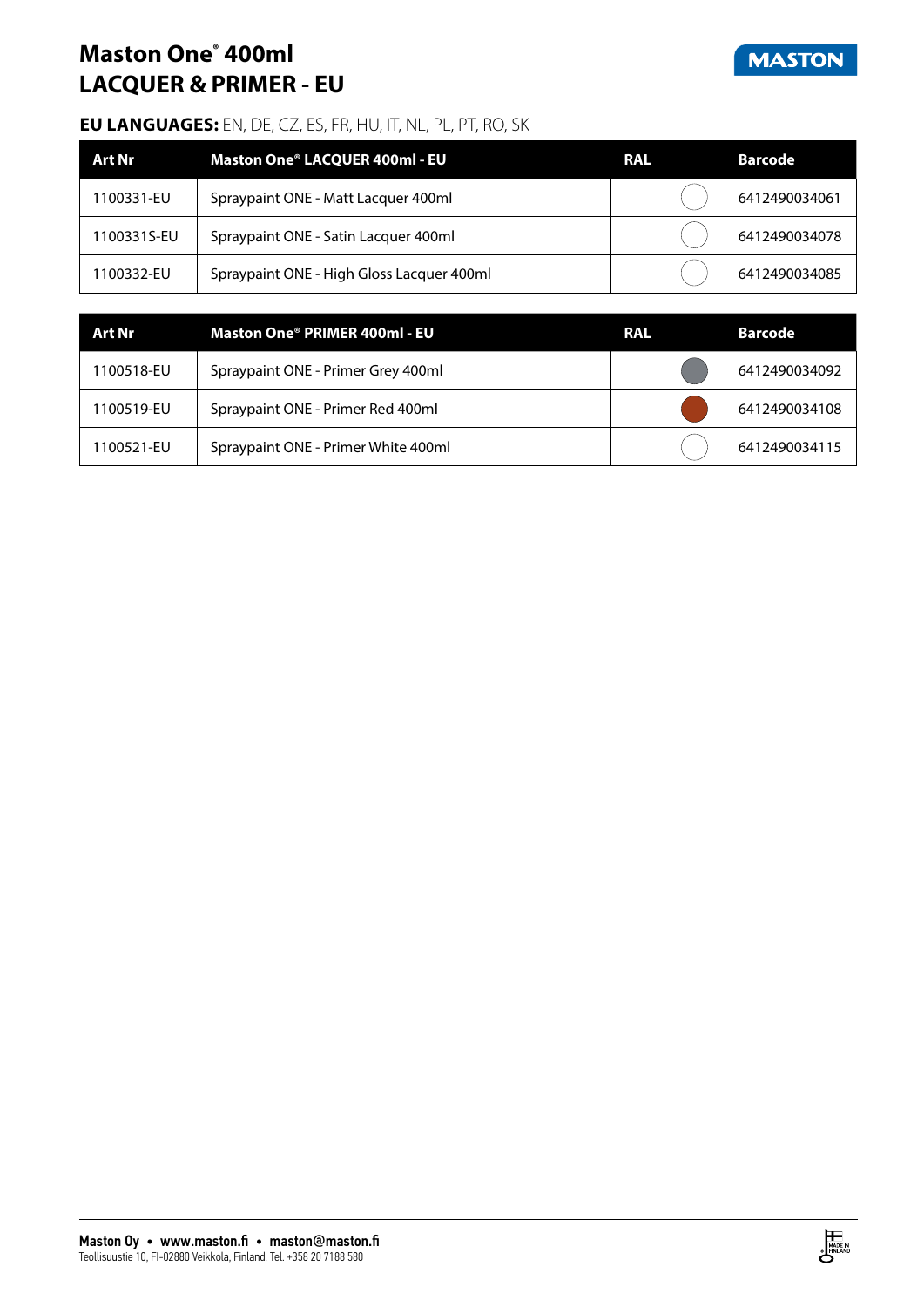## **Maston One® 400ml SATIN**

### **OTHER:** EN, FI, SE, BG, DK, EE, GR, LT, LV, NO, RU, TR

| <b>Art Nr</b> | <b>Maston One® SATIN 400ml</b>                       | <b>RAL</b> | <b>Barcode</b> |
|---------------|------------------------------------------------------|------------|----------------|
| 1101001S      | Spraypaint ONE - Satin Beige RAL1001 400ml           |            | 6412490022976  |
| 1101019S      | Spraypaint ONE - Satin Grey Beige RAL1019 400ml      |            | 6412490022983  |
| 1101021S      | Spraypaint ONE - Satin Bright Yellow RAL1021 400ml   |            | 6412490033521  |
| 1101023S      | Spraypaint ONE - Satin Traffic Yellow RAL1023 400ml  |            | 6412490033804  |
| 1101028S      | Spraypaint ONE - Satin Yellow RAL1028 400ml          |            | 6412490022990  |
| 1102004S      | Spraypaint ONE - Satin Orange RAL2004 400ml          |            | 6412490033545  |
| 1102012S      | Spraypaint ONE - Satin Salmon Orange RAL2012 400ml   |            | 6412490023003  |
| 1103003S      | Spraypaint ONE - Satin Ruby Red RAL3003 400ml        |            | 6412490033569  |
| 1103020S      | Spraypaint ONE - Satin Red RAL3020 400ml             |            | 6412490023010  |
| 1103000S      | Spraypaint ONE - Satin Flame Red RAL3000 400ml       |            | 6412490033811  |
| 1104003S      | Spraypaint ONE - Satin Heather Violet RAL4003 400ml  |            | 6412490033583  |
| 1104004S      | Spraypaint ONE - Satin Claret Violet RAL4004 400ml   |            | 6412490023218  |
| 1105005S      | Spraypaint ONE - Satin Blue RAL5005 400ml            |            | 6412490028565  |
| 1105010S      | Spraypaint ONE - Satin Gentian Blue RAL5010 400ml    |            | 6412490033606  |
| 1105015S      | Spraypaint ONE - Satin Sky Blue RAL5015 400ml        |            | 6412490023027  |
| 1105018S      | Spraypaint ONE - Satin Turquoise RAL5018 400ml       |            | 6412490023034  |
| 1106013S      | Spraypaint ONE - Satin Olive RAL6013 400ml           |            | 6412490023041  |
| 1106018S      | Spraypaint ONE - Satin Light Green RAL6018 400ml     |            | 6412490023058  |
| 1106029S      | Spraypaint ONE - Satin Green RAL6029 400ml           |            | 6412490033644  |
| 1107024S      | Spraymaali ONE - Satiini Graphite Grey RAL7024 400ml |            | 6412490023072  |
| 1107040S      | Spraypaint ONE - Satin Grey RAL7040 400ml            |            | 6412490033651  |
| 1108008S      | Spraypaint ONE - Satin Brown RAL8008 400ml           |            | 6412490023089  |
| 1109001S      | Spraypaint ONE - Satin Cream RAL9001 400ml           |            | 6412490023096  |
| 1109005S      | Spraypaint ONE - Satin Black RAL9005 400ml           |            | 6412490023102  |
| 1109010S      | Spraypaint ONE - Satin White RAL9010 400ml           |            | 6412490023126  |



**MASTON**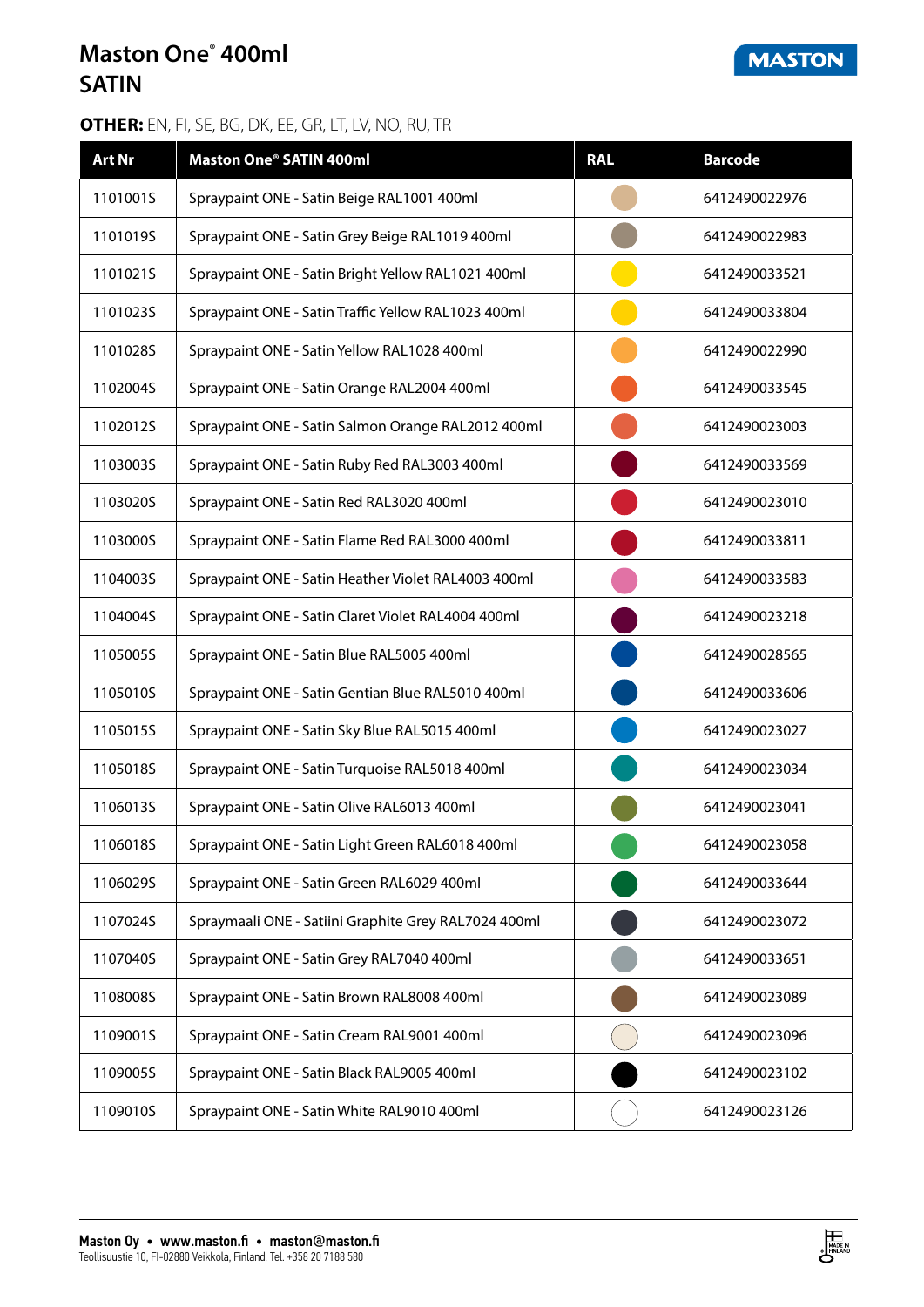## **Maston One® 400ml GLOSS**

### **OTHER:** EN, FI, SE, BG, DK, EE, GR, LT, LV, NO, RU, TR

| <b>Art Nr</b> | Maston One® GLOSS 400ml - EU               | <b>RAL/COLOR</b> | <b>Barcode</b> |
|---------------|--------------------------------------------|------------------|----------------|
| 1100994       | Spraypaint ONE - Copper 400ml              |                  | 6412490045869  |
| 1100995       | Spraypaint ONE - Gold 400ml                |                  | 6412490045876  |
| 1100996       | Spraypaint ONE - Silver 400ml              |                  | 6412490045883  |
| 1109005       | Spraypaint ONE - Gloss black RAL9005 400ml | 9005             | 6412490033682  |
| 1109010       | Spraypaint ONE - Gloss white RAL9010 400ml | 9010             | 6412490033712  |

## **Maston One® 400ml MATT**

### **OTHER:** EN, FI, SE, BG, DK, EE, GR, LT, LV, NO, RU, TR

| <b>Art Nr</b> | Maston One® MATT 400ml                                 | <b>RAL</b> | <b>Barcode</b> |
|---------------|--------------------------------------------------------|------------|----------------|
| 1103003M      | Spraymaali ONE! - Matta Rubiininpunainen RAL3003 400ml | 3003       | 6412490045425  |
| 1104003M      | Spraymaali ONE! - Matta Kanervanpunainen RAL4003 400ml | 4003       | 6412490045432  |
| 1105005M      | Spraymaali ONE! - Matta Sininen RAL5005 400ml          | 5005       | 6412490045449  |
| 1105018M      | Spraymaali ONE! - Matta Turkoosi RAL5018 400ml         | 5018       | 6412490045456  |
| 1106005M      | Spraymaali ONE! - Matta Sammaleenvihreä RAL6005 400ml  | 6005       | 6412490045463  |
| 1106019M      | Spraymaali ONE! - Matta Pastellinvihreä RAL6019 400ml  | 6019       | 6412490045470  |
| 1107035M      | Spraymaali ONE! - Matta Vaaleanharmaa RAL7035 400ml    | 7035       | 6412490045487  |
| 1107037M      | Spraymaali ONE! - Matta Tomunharmaa RAL7037 400ml      | 7037       | 6412490045494  |
| 1108000M      | Spraymaali ONE! - Matta Vihreänruskea RAL8000 400ml    | 8000       | 6412490045500  |
| 1109001M      | Spraymaali ONE! - Matta Kermanvalkoinen RAL9001 400ml  | 9001       | 6412490045517  |
| 1109005M      | Spraypaint ONE - Matt black RAL9005 400ml              | 9005       | 6412490033705  |
| 1109010M      | Spraypaint ONE - Matt white RAL9010 400ml              | 9010       | 6412490033736  |